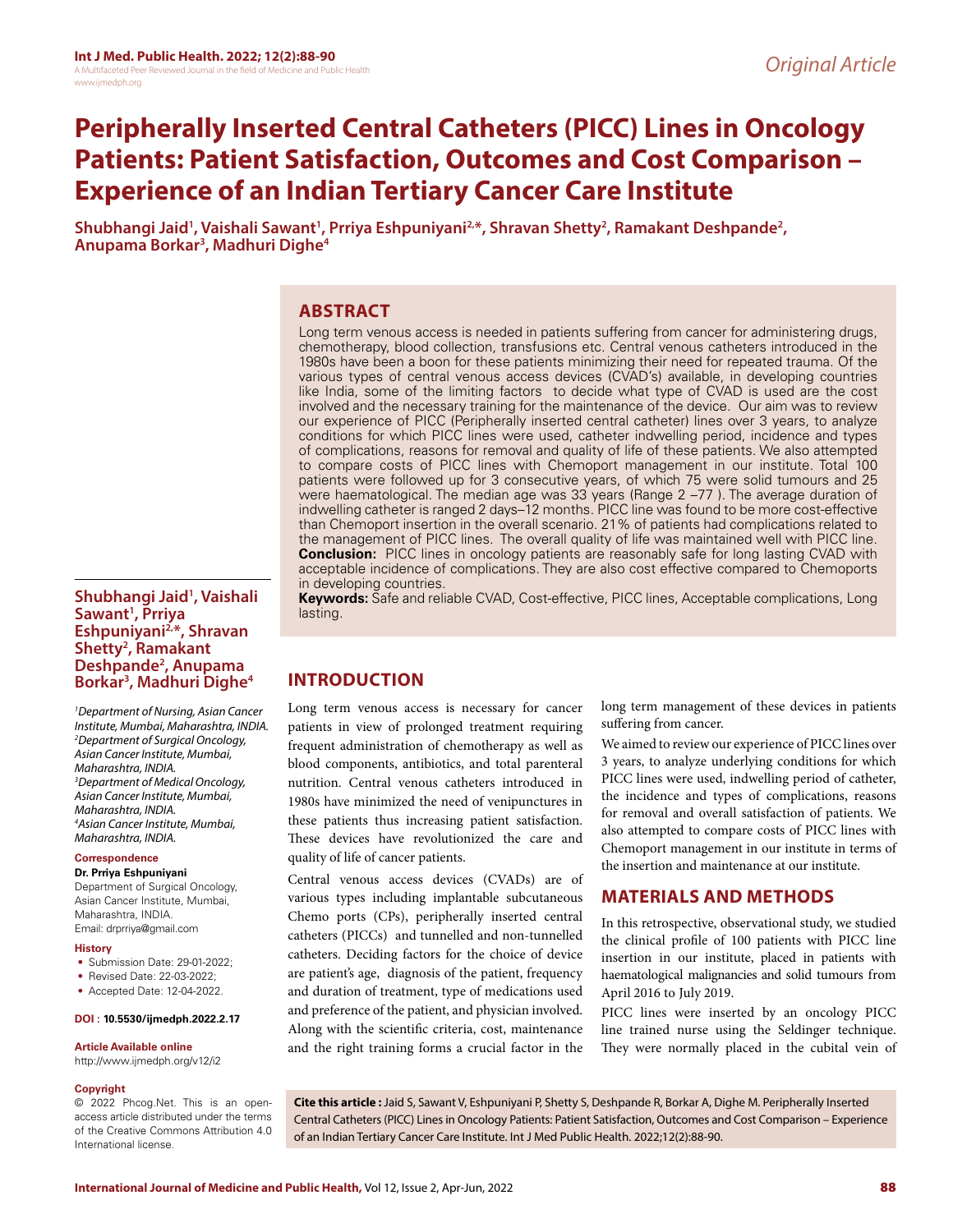the nondominant upper limb. Prior to use, position of catheter was confirmed by a chest radiograph. PICC lines were used not only for the administration of chemotherapy but also for supportive care including antibiotics, blood products, and total parenteral nutrition.

Exclusive criteria included Potential Source of infection, Injury or Trauma/Burn, Severe Bleeding Disorder, Severe Immunocompromised state and Noncompliance.

#### Protocol for catheter care

Patients have explained the procedure of catheter care. After arranging the PICC tray in a clean area, an antiseptic solution was used to remove the old dressing. The exit site of the catheter was observed for any signs of infection. Exit site cleaned with chlorhexidine gluconate 4% using the surgical technique. Catheter cleaned followed by the outer area. Following all aseptic precautions, the catheter was flushed with heplock and saline. Exit site sprayed with Cavilon and covered with biopatch and tegarderm. Dressing secured. The patient explained about care and maintenance of the catheter.

#### Catheter removal

Under all Aseptic precautions, removal is done with a pressure dressing. Post removal, the sterile dressing was applied after applying local pressure at the exit point for 5 min. Catheter was examined for thrombosis, breakage and obstruction. Common reasons for catheter removal were the treatment completion, accidental removal, blockages, infection and post mortality.

## **RESULTS**

A total of 100 PICC lines were inserted over 3 years. Of these 75 patients suffered from haematological malignancy. The average age of the patient was 38 years, age ranging from 2- 77 years.

## Median Catheter indwelling period

The average indwelling time for PICC line catheter was 3 months in 57 patients, 6 months in 31 patients, 9 months in 7 patients and for around a year in 5 patients. (Range: 2 days – 12 months). 1 patient required removal in 2 days due to a foreign body reaction.

#### Cost Comparison

The total cost for each patient, i.e the amount spent on insertion of device and regular maintenance was calculated. Cost estimates were calculated in Indian rupees (INRs).

The cost rate of chemo port device is approximate 22,000-25,000 Rs and the cost rate of PICC line is approximate 12,000-15,000 rs. Overall approximate cost of chemoport insertion was around 70,000 and PICC line insertion around 20,000. Though the monthly maintenance of PICC line was found to be more than Chemoport insertion, PICC line still held long term cost benefits. (Table 1).

Reasons for removal of central venous access devices: In this 1 year, 9 PICC lines were removed post mortem, 10 came with accidental removal of tubes and 11 were removed elsewhere. 1 was removed due to venous thrombosis and 2 due to blockage. 3 had febrile neutropenia and needed removal of the PICC lines.

### Complications

21% of patients had complications related to the management of PICC lines. 1 had a foreign body reaction, In 2 patients procedure was aborted during insertion due to tortuous veins and needed insertions of necklines. 1 patient had venous thrombosis, 2 had blocked catheter

| <b>Table 1: Cost comparison of PORT VS PICC.</b> |       |                                                          |          |  |  |  |  |
|--------------------------------------------------|-------|----------------------------------------------------------|----------|--|--|--|--|
| <b>General ward estimate</b>                     |       |                                                          |          |  |  |  |  |
| <b>Cost of port</b>                              |       | <b>Cost of PICC</b>                                      |          |  |  |  |  |
| Cost of Device                                   | 23000 | Cost of Device                                           | 15000    |  |  |  |  |
| OT Charges                                       | 36000 | OT Charges                                               | $\Omega$ |  |  |  |  |
| Consumables                                      | 9000  | Consumables                                              | 2000     |  |  |  |  |
| Administration and MRD                           | 1300  | Administration and MRD                                   | $\Omega$ |  |  |  |  |
| <b>Insertion Charges</b>                         |       | <b>Insertion Charges</b>                                 | 2400     |  |  |  |  |
| <b>Bed Charges</b>                               | 1600  | <b>Bed Charges</b>                                       | $\Omega$ |  |  |  |  |
| DR"S Visit                                       | 1500  | DR"S Visit                                               | $\Omega$ |  |  |  |  |
| Radiology Charges                                | 350   | Radiology Charges                                        | 350      |  |  |  |  |
| <b>Total Insertion Cost</b>                      | 70750 | <b>Insertion Charges</b>                                 | 19750    |  |  |  |  |
|                                                  |       |                                                          |          |  |  |  |  |
| Removal Charges                                  | 20000 | Removal Charges                                          | 150      |  |  |  |  |
| Care AND Maintainance X<br><b>MTH</b>            | 2500  | Care and Maintainance X<br>MTH (4 Dressing) Each<br>2500 | 10000    |  |  |  |  |

and 5 had PICC line-related infections. 10 patients came with accidental removal of PICC line catheters.

#### Patient satisfaction

A hospital devised an unvalidated questionnaire to assess patient satisfaction was used. (Table 2) Patients were asked about their experience issues and satisfaction with the PICC initially after the 1 week of insertion and then during each subsequent hospital visit.

#### Statistical analysis

Data were analyzed by SPSS 13 software using descriptive statistics.

## **DISCUSSION**

Central venous catheterization is a time-tested technique of quickly accessing the great veins.<sup>1</sup> As per literature insertion of PICC line has been seen to be more in haematological malignancies.<sup>2</sup> In our study it was seen to be used more for solid tumours (75%) compared to haematological malignancies (25%).

Jain et al.<sup>2</sup> in their study, of 213 patients reported catheter indwelling period being more in port patients (280 days) and as compared to PICC patients (59 days). Median indwelling period of PICC in our study was 108 days.

One of the major limitation for the use of a Chemoport in developing countries like India is the cost factor. It is the reason for comparatively less number of Chemoport as compared to PICC lines.<sup>3</sup> In India, a cost comparison analysis between the two groups would be necessary to explain the preference for PICC to CP. In our centre, the overall approximate cost of chemo port insertion was around INR Rs 70,000 and PICC line insertion around INR Rs 20,000. Though the monthly maintenance of PICC line was found to be more than Chemoport insertion, PICC line still held long term cost benefits. In a similar study from an Indian perspective, it was found the average cost of insertion and maintenance of CP was six times that incurred for PICC and was found to be statistically significant  $(P < 0.0001)^3$ 

In a study by Patel *et al*. 4 the cost of maintenance associated with PICC lines is significantly higher than that for port devices (US \$9.22 vs. US \$26.36 for ports vs. PICCs). Similarly in our study, the monthly